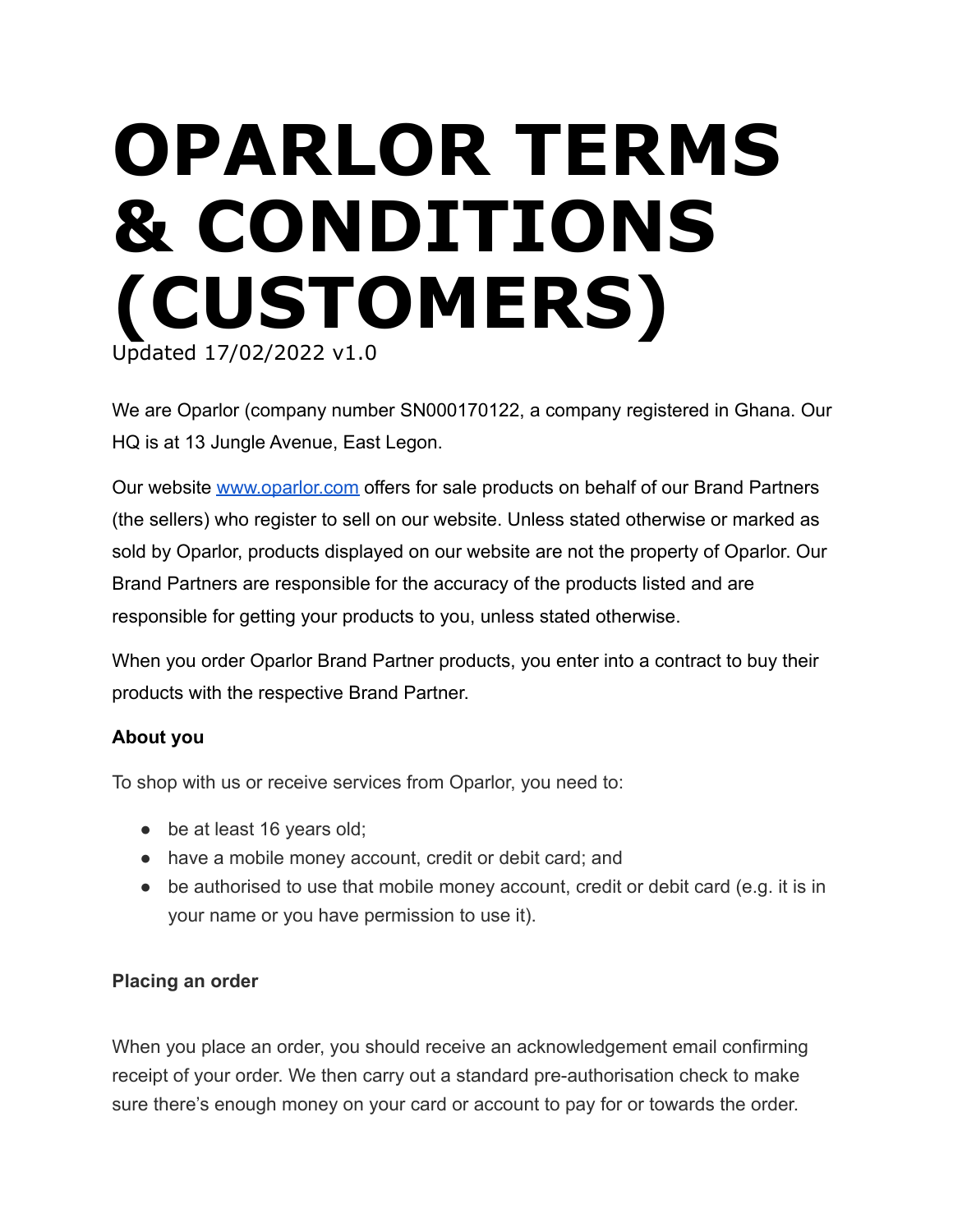We only accept your order once payment has been approved and we have debited the payment card (and then the contract is made based on these terms).

All orders are subject to availability and confirmation of the order price. Don't worry, if there's an issue with an order, we'll get in touch with you.

All products remain the property of the relevant Oparlor Brand Partner until full payment of the purchase price is received by us on behalf of the Brand Partner.

Very occasionally, we may need to refuse or cancel an order and return your payment or close or freeze an account (even if we have previously confirmed your order) – e.g. if we notice something unusual on an order or an account.

# **Prices and product descriptions**

All prices and product descriptions are determined by our Brand Partners and Oparlor cannot take responsibility for the accuracy of the information presented by our Brand Partners. If you have any questions or concerns with the accuracy of a listing which relates to a product you have purchased, your first and best step to resolving this will be to contact the Brand Partner directly. In the event that you are unable to resolve your concerns with the Brand Partner, you can raise a dispute within your account, under 'my orders'.

# **Delivery**

Before your order is shipped, you will be made aware of the applicable delivery fees for the order. Each Brand Partner determines the cost of delivery or permits their delivery agent to determine a fair cost of delivery.

Our Brand Partners will set a lead time for each item they sell and will aim to fulfil each order within this. Oparlor Brand Partners may experience periods of high sale volumes which may affect their fulfilment timeline. During such periods it is the responsibility of the Brand Partner to communicate the delay to you and keep you informed.

If you do not receive your order within the time specified by the Brand Partner, your first and best step to resolving this will be to contact the Brand Partner directly. In the event that you are unable to resolve your concerns with the Brand Partner, you can raise a dispute within your account, under 'my orders'.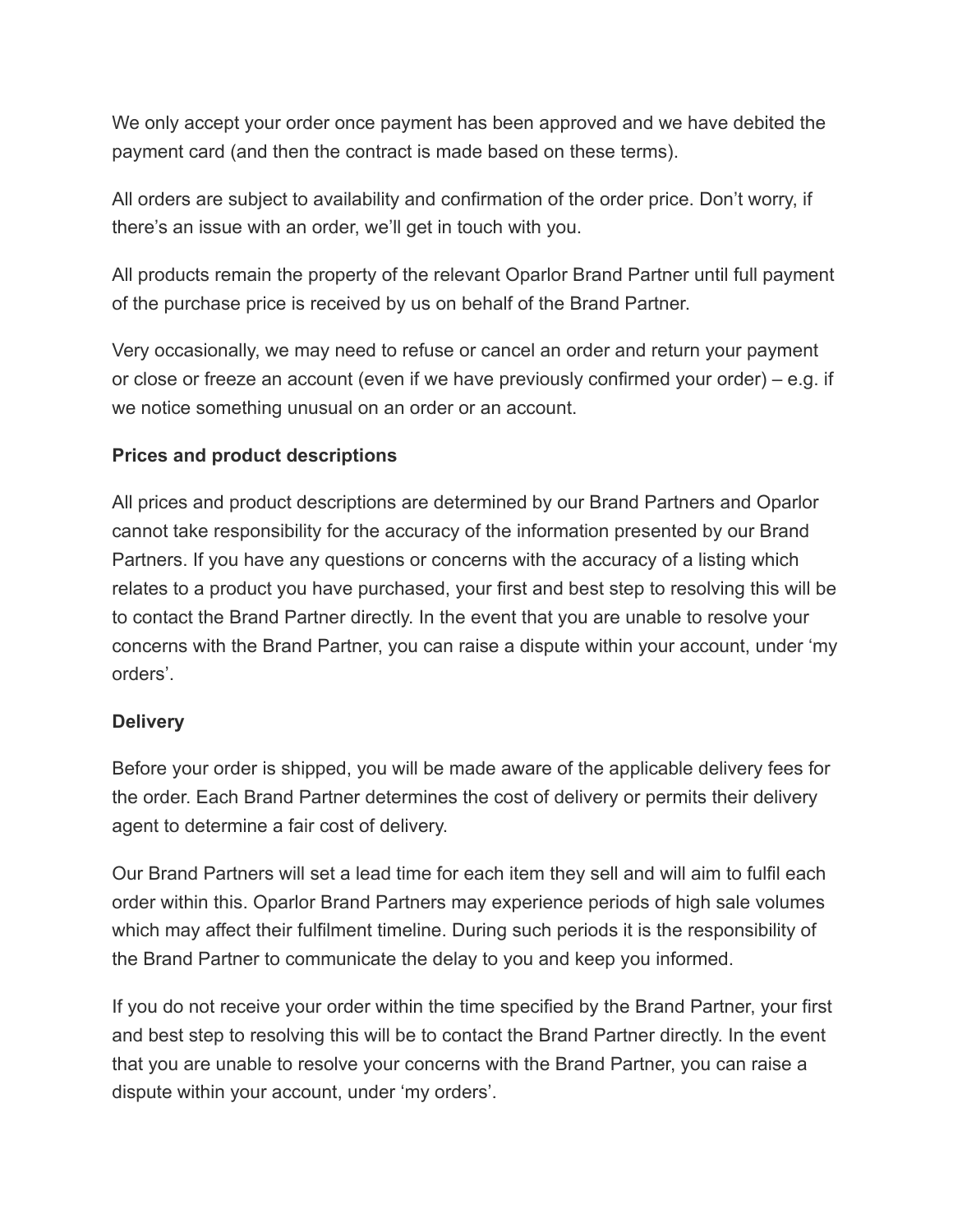# **Promo Codes**

From time to time, we may give you Promo Codes that you can use to reduce the price of specified products. Remember, it's up to you to enter the code at checkout!

Each Promo Code has its own terms, which will be made clear at the time it's issued to you (e.g. what products, single/multiple use, when it can be used etc).

If you're given a unique Promo Code that is meant just for you please keep it secret and don't let anyone else use it or abuse it (e.g. don't post it on social media). If we think there is or has been misuse of a Promo Code in any way (e.g. selling it or sharing it with others), we can cancel your Promo Code and/or suspend or even close your account.

We don't like to do this, but if a Promo Code can't run properly because someone or something is spoiling the fun for everyone – e.g. fraud, tampering, technical errors or anything else that is beyond our control that affects the running or fairness of the Promo Code – we can cancel, modify or suspend the Promo Code.

# **Things you shouldn't do…**

We know it's obvious, but you must not misuse or tamper with our websites, apps or other services ("Websites") (e.g. hack, introduce viruses, trojans, worms, logic bombs or other technologically harmful material or carry out denial of service attacks etc) or otherwise mess with our tech or functionality or steal our customers' data. Doing any of these things may be a criminal offence, but they also get in the way of us giving our customers the best service, so we take them really seriously. Oparlor will report any such breach or activity (and all information about the people carrying it out) to the relevant law enforcement authorities.

We recommend you use virus protection software when using any website, including ours. Although we have a dedicated team who work hard to stop people messing with our Website, we can't guarantee that it will always be secure from bugs, viruses or trouble-makers.

Oh, and you're not allowed to use automated systems or software to extract data from our Website (AKA 'screen scraping').